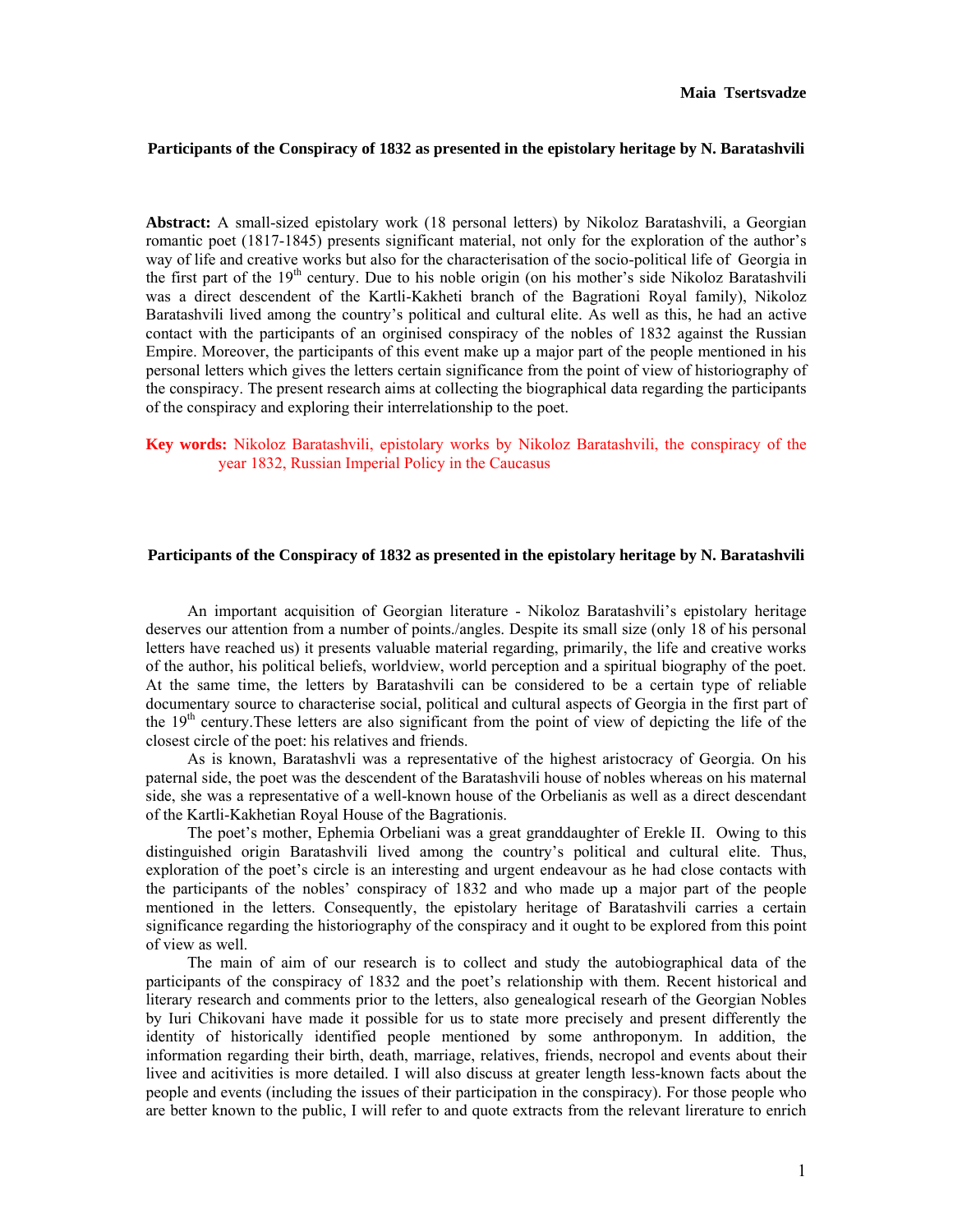their portraits with more data. We should also note that Baratashvili's political beliefs and his attitude towards the conspiracy of 1832 are well-studied by the poet's biographers. (Balakhashvili 1968: pp. 131-139; Jeiranashvili 1997: pp. 106-109) and I will just briefly tackle this issue as much as I need reference to such publications due to the aims of the present research.

**1.Grigol, son of Zurab (Dimitri)) Orbeliani** (1804-1883), general adjutant, poet, one of the distinguished representatives of Georgian romanticism, descendant (great grandson) of King Erekle II (1720 - 1798): his mother Khoreshan (1786-1833) was a daughter of Elene (1786 1833), daughter of King Erekle II. Grigol Orbeliani was Nikoloz Baratashvili's uncle. Orbeliani studied first in the School of Nobles, afterwards at the Artillery school. In March 1833 he was arrested in Novgorod and charged with participation in the conspiracy organised by the Nobles and immediately sent to Tbilisi. While searching his belongings in Novgorod, the Georgian translation of a famous Russian Decembrist's work, (Kondraty Ryleev's, 1795 - 1826) 'Nalivaiko's Confession' was found. The fact that Orbeliani was closely connected with the conspiracy is not questioned now. However, presumably, he was not actively involved in it which can be explained by the fact that due to his work commitments in 1827 - 1832 he frequently had to change his address. He was not proved to be guilty and was only charged with a minor (7th category) offence. After spending three months imprisonment in the Avlabari barracks he was set free until the final investigation of the case and sent to the army located in the 'Caucasian line'. At the end of 1833 he was sent to the Neva Marine regiment located in Vilno (Vilnius). Orbeliani participated in military operations against the mountainous tribes, in the Russian - Persia (1826-1828) and Russian - Turkey (1828-1829) wars. From 1859 he worked as the acting vicehent in Tbilisi. Together with his poetry, it is interesting to study his epistolary heritage, which presents abundant material about the political and social life in Georgia on the one hand and the author's private life on the other. Orbeliani was buried in Kashveti Church. He is the addressee for eight personal letters written by Nikoloz Baratashvili written on September 3, 1831 (1); February, 1837 (II); May 28, 1841 (IV); October 18 (V), May 2; 1841 (VI); August 21, 1843 (VIII), May 23, 1844 (XI), and the letters belonging to the first ten days of July, 1842 (Epistolary heritage of Georgian Writers of the 19 - 20<sup>th</sup> century…2011, Tsertsvadze 2015). Orbeliani is also mentioned in the letter to Zakharia Orbeliani, supposedly written from August 18 - 20 (Epistolary heritage of Georgian Writers of the 19-20<sup>th</sup> century…2011, Tsertsvadze 2015). [Letters in which the poet mentions certain people are referred to chronologically - M.Ts.]. Grigol Orbeliani was Nikoloz Baratshvili's uncle, his mother Euphemia Orbeliani's (1801-1849) brother. It is obvious from the letters that the relationship between the uncle and the nephew was not based only on family ties but reveals more friendly and warm contacts. Baratashvili looks at Orbeliani not only as a much-loved and 'looked up-to' relative but the lonely poet considers Orbeliani as a person with whom to be open and share one's happiness and sorrow, with whom to discuss 'black, foaming' thoughts and 'get sorrow off his chest'. He trusts his uncle's literary taste and sends him his poems seeking his advice about them. Baratashvili's poems: 'With Uncle G…', 'Night at the horse-race', 'I found a cathedral', 'Merani', 'The evil soul' and 'The grave of King Irakli'. It is also worth mentioning that Baratashvili was very close to and quite playful with his uncle who was 13 years older than him. The nephew often mentioned his lovers and poetical inspirations and teased the uncle regarding his married fiancée and other 'miscellaneous' women as if he was of the same age as him. It is also significant that the addresser refers to Orbeliani as an uncle only in two earlier (written in 1831-1837) of 8 letters. Later the address form is changed to 'My beloved brother Grigol' and the poet ends the letters by signing as "Yours forever and beyond, forever Nikolaos; "Always devoted to you, N. Baratov" and "Yours always devoted brother, Nikoloz Baratashvili".

**2. Anton (Tarasi), son of Nikoloz Apkhazi** (1805 - 1838) (Letter of May 28 ( IV) to Grigol Orbeliani), second lieutenant, the youngest son of the Secretary of King Giorgi XII (1746 -1800) and his goddaughter Sopio Nikoloz Guramishvili (?-after 1832). He had two brothers: Ivane (1785 -1831), a Major General of the Russian army and Giorgi (also known as Egor, Shanshe, 1796-1826), a captain.

Anton Abkhazi was a close acquaintance of one of the leaders of the conspiracy of 1832, Solomon Dodashvili (1805-1836). He did not participate actively in the conspiracy and was assigned to the  $6<sup>th</sup>$  category by the Investigation commission. This meant the people who knew about the plot and could plead guilty as being in agreement with the leaders. Anton Abkhazi was released from prison on September 7, 1833 and sent to the Infantry Regiment at the Caucasus line as a second lieutenant. On September 4, 1836 he was released from military service due to his illness and was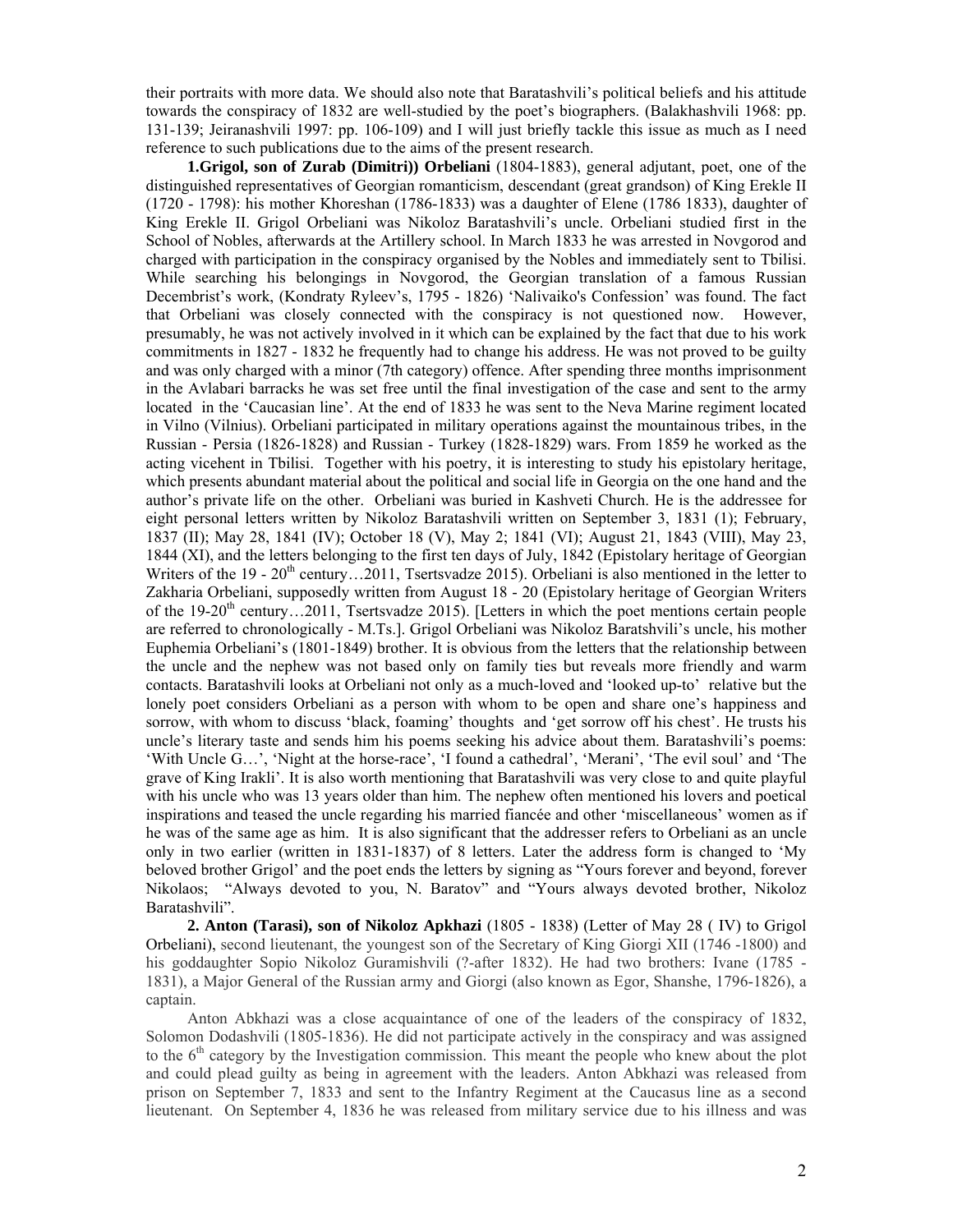under secret surveillance (Berdnishvili, 1980: 158). The Abkhaz family lived in the Anchiskhati district of Tbilisi, close to the Baratashvilis.

**3**. **Dimitri, son of Ivane Kipiani** (1814-1887) (Letter of May 28, 1841 (IV) to Grigol Orbeliani), Georgian statesman, publicist, one of the founders of the national**-**liberation movement. In 1830-1859 he worked in the Chancellery of the Vice-regent. In 1864-1870 he became a leader of the Nobles of Georgia and in 1876 - 1879 – the Mayor of Tbilisi. In 1885-1886 Kipiani worked as a leader of the Nobles in Kutaisi Province. In 1886 in connection with the murder of the Rector of Tbilisi Theological Seminary Chudetski, Pavle, Georgian Egzarkhos, cursed the Georgian nation. Kipiani sent him a protest letter and demanded that he leave Georgia. As a result of this, he was sacked from his job, and soon exiled to Stavropol, where he was killed in the night, when he was sound asleep. Kipiani was buried in Mtastminda Pantheon and in 2007 the Georgian Patriarchy made him a saint. Dimitri Kipiani was a close friend of Nikoloz Baratashvili from the Noble's college where both of them started in 1825. Both Kipiani and Baratashvili were members of the literary circle. After Kipiani's death, his wife Noni Chilashvili wrote that "Baratashvili was a close frend to my Dimitri and he spent a lot of time with him from morning till night. He had meals with us although never stayed overnight".

A very interesting and significant memory about Baratashvili belongs to Dimitri Kipiani himself in the reply to the letter of his son, Nikoloz Kipiani, in which the son asked his father to tell him something about the poet (Leonidze 1940: 406 - 415). Dimitri Kipiani was considered to be guilty of the 4th category which included the people who agreed and participated in the conspiracy at some time, but not actively and were partly aware of the purposes of the mutiny. In 1834 he was sent to Vologda where he first worked as a clerk in the Governor's Department, later as a secretary and finally, the Head of the Governor's Chancellery. Kipiani returned to Georgia in 1837.

**4. Egnate, son of Onisime Ioseliani** (1766-1843) (Letters of May 28, 1842 ( IV) and August 21 (VIII) to Grigol Orbeliani) was a church person, son of the Royal Court confessor, Onisime, and priest himself, confessor and writer of the Royal Court, father to a historian and archeologist Platon Ioseliani (1809 - 1875). The Investigation Commission assessed him as  $9<sup>th</sup>$  category which meant that he was accused of listening to "inappropriate" talks and was not directly involved in organizing the conspiracy. While characterising Egnate Ioseliani it is significant to emphasise his critical attitude to Russia and the Russian rule in Georgia: "Nobody expected this of the Russians… We can now see how difficult a relative they are… Although stronger by being more numerous, they are weak regarding politeness, disregarding people, not appreciating virtues, coldblooded; their kings, far from their nation, are like hostages in their adviser's hands. Have you taken a look at the legal system of these people? What kind of man can build such justice and court? The Russians make fun of the Asian and our legal systems. Let them discuss which is better, easier and fairer? The Georgian kingdom, well-built regarding religion, churches, cathedrals, justice, learning and arts, ploughing, sowing and reaping, full of honesty and politeness. Such a magnificent Royal throne and nobles, religious rituals and secular wealth: with guns, cannons and courageous and cheerful people did join the Big Russian Empire!" (Ioseliani, 1995: 238).

Ioseliani was close to the Baratasvhvili family. According to Konstantine Mamatsashvili, in the poet's house one could see our learned Georgians and among them priest Egnate Ioseliani (Father of a Georgian writer Platon Ioseliani) who visited Meliton Baratashvili every day. Egnate Ioseliani knew Georgian and Armenian literature exceedingly well, was already very old at that time, raised in the Royal palace and a witness of our Georgia's life in the last century, from King Irakli to the death of King Giorgi. (Mamatsashvili 2005: 213) N. Baratashvili characterises Egnate Ioseliani in this way: "This is the man who suffered most because of his position. The past was flowing in front of him, rough as huge seas and oceans". These words are a periphrasis of the words of the chronicler monk of the miraculous monastery, Father Pimen from Pushkin's tragedy "Boris Godunov".

"На старости я сызнова живу, Минувшее проходит предо мною — Давно ль оно неслось, событий полно, Волнуяся, как море-окиян?"

Pimen stands out in this work by Pushkin. It is obvious that this man reminded Baratashvili of Egnate Ioseliani because of his personal properties-gentleness, naivety, piety as well as by wisdom and zeal.

**5. Elizbar, son of Shanshe Ksnis Eristavi** (1810-1871) (Letter of May 2, 1842) (VI) to Grigol Orbeliani and the letter (XII) to Zakharia Orbeliani presumably written between  $18 - 20<sup>th</sup>$  of August, 1844), Major General, one of the leaders and active participants of the mutiny of 1832, son of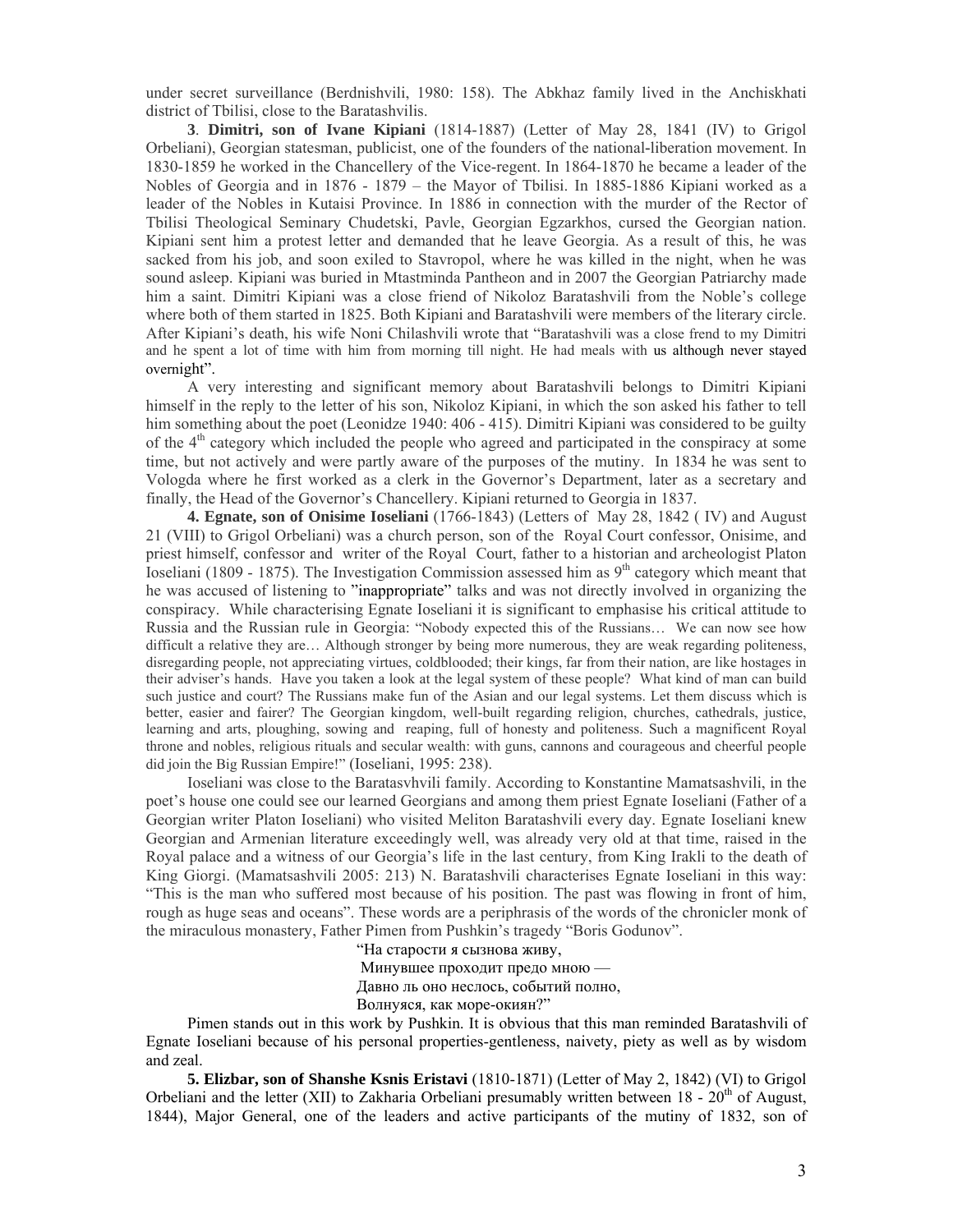Lieutenant-Colonel Shanshe (in Russian documents referred to as Pavel) Iese (Aghababa) Ksnis Eristavi (1765-1831). On his mother's side he was the descendent of King Erekle II. His mother Elene Ioane Orbeliani (1785-1817) was a granddaughter of the Princess Tamar (1749 - 1786) from her son, Commander-in-Chief and Administrator ("Sakhltukhutsesi") of Kartli Ioane, son of David, Orbeliani (1765-1808). He lived in St. Petersburgh in 1823-1830 where he studied first in boarding school and later in the Artillery School. After returning to his motherland Elizbar Ksnis Eristavi served as a second lieutenant in the Third Artillery unit in the Caucasus Grenadier division. Because of his father's death he gave up his job and settled in Gori. During his stay in Petersburgh Elizbar Eristavi got involved in the conspiracy through Dimitri, son of Prince Julon, and became one of the organisers and leaders. The investigation commission found Elizbar guilty of the second group of the crime which meant "initiating the conspiracy and encouraging others to be involved in the conspiracy". Elizbar Eristavi was exiled to Finland and he worked as a soldier first in Kronsdadt, later in Helsingfors (now Helsinki). Upon returning to his motherland he started cultural and social activities. He was one of the founders of the 'Tbilisi private library' initiated by D. Kipiani as well as one of the initiators of founding a magazine "Sinatle" in Gori.

Elizbar Eristavi also managed the Journal 'Tsiskari' and increased its circulation in the Gori district and obtaned official grattitude from the editor. He started work in the public sector in the 1840s, became Head of Gori district in 1869 and finished his career as a colonel. However, when he retired, he was given the rank of major general. In 1848 he started a family business. Together with his brother, Dimitri (1811-1854) he set up a factory producing bottles and sold their produce in Tbilisi. In 1845 Elizbar Eristavi married Ketevan Eristavi (1826-1906), daughter of Shalva Eristavi (1798-1849) and Ekaterine Orbeliani (1802-1877). Ketevan was Nikoloz Baratashvili's friend and relative to whom the poet dedicated a poem "Ketevan"'. Elizbar Eristavi was a cousin to Nikoloz Baratashvili's lady-love Ekaterine Chavchavadze. Eristavi died in Gori and was buried within the fence of the cathedral "Soboro". His wife was also buried there, although their graves are lost nowadays. Elizbar Eristavi's life is described in R. Chkheidze's biographical novel "Over the river Ksani".

**6. Manana, daughter of Mirmaniz Eristavi-Orbeliani** (1807-1870) (Letters of October 31, 1842 (VII), February 9, 1845 (XIII) and August 10 (XV) to Maiko Orbeliani (1916-1849) as well as the letter (XII) to Zakharia Orbeliani, dated presumably August 18-20, 1844). Manana was the wife of David Ioane Orbeliani (1801-1830), a woman well-known for her beauty who was referred to as Madame Récamier. Manana Orbeliani had a literary saloon and pleaded guilty to the  $7<sup>th</sup>$  category which meant that she knew about the conspiracy although did not agree with its ideas. She was kept under severe supervision. Manana Eristavi-Orbeliani was buried in St.Sameba church of Kumisi (Jologua 2010: 58 - 62). Manana was on close friendly terms with Nikoloz Baratashvili.

**7. Elene, daughter of Luarsab Orbeliani (nicknamed 'Tsakalo') (**1815-1888) (A letter of October 31, 1842 (VII) to Maiko Orbeliani and a letter (XII) to Zakharia Orbeliani, dated presumably by August 18-20, 1844). Elene was a daughter of Manana Orbeliani's brother-in-law (her husband's brother), one of the participants of the conspiracy Luarsab (Iovel) Ioane Orbeliani (1793-1834) and wife of Prince Zakharia Giorgi Eritavi (1814-1850). Elene was greatly influenced by Manana Orbeliani, her aunt and made some contribution to the conspiracy: "Elene and Manana sewed the banner of freedom in Georgia", wrote Elisabed (1864 - 1949) a younger daughter of Elizbar Eristavi (Tsertsvadze, 2012: 42). Her father, Luarsab Orbeliani's house was the place in which it was planned to invite Russian soldiers and murder them. (Chumburidze, 2012). N. Baratashvili dedicated a joyful epigram to Elene and her sister Mariam 'To Elene and Maro' (or, in some editions 'To Elene and Mariam'). I would like to mention here that some scholars do not ascribe this poem to Baratashvili (Nanitashvli 2010:). Elene Orbeliani-Eristavi lived in the part of Tbilisi, referred to as "the district of the Orbelianis"), in the house with the Atlases, next to the "Grand Hotel" (currently 31, Atoneli street).

**8. Giorgi, son of David Eristavi (nicknamed 'Glukharich')** (1813-1864) (A letter of October 31 [VII] to Maiko Orbeliani.) was a dramatist and a poet. Giorgi was the initiator of the founding of Georgian Dasi and a Georgian magazine 'Tsiskari'. In 1844 he married Elisabed, daughter of Iagor Alikhanov, (?-1854), mother of dramatist David Eristavi (1847-1890) and after her death Giorgi Eristavi was married to Martha (1831-1908), daughter of Mimbash David Zaza Tarkhnishvili (1762- 1839) and the widow of David Giorgi Baratshvili (1818-1851). Giorgi David Eristavi is buried in Ikorta (Khutsishvili 1961:44). The Investigation Commission found Giorgi Eristavi guilty of the 3rd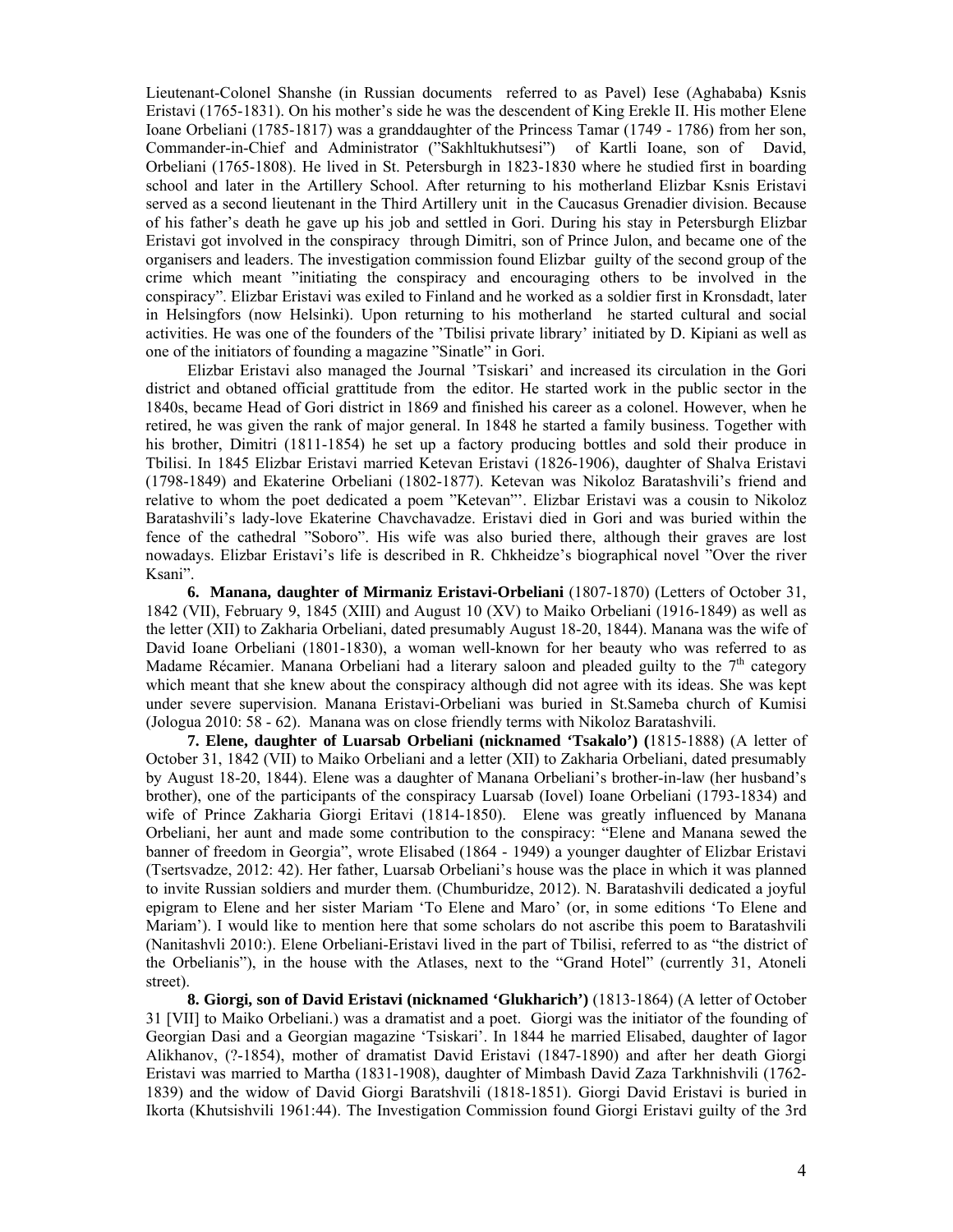category which meant that he "actively participated in the conspiracy and supported it". Giorgi Eristavi spent a year in Avlabari barracks, and later, due to his young age and the fact that he had admitted to being guilty, he was appointed to one of the squads of the Russian first infantry corps. In January 1834 he was sent to the third infantry division in Vilno and in 1838 he returned to Georgia. Giorgi Eristavi is the author of the poem "About the death of Nikoloz Meliton Baratov", presumably written soon after the poet's death. He is the author of two poems dedicated to the close friend of Baratashvili, Maiko Orbeliani: 'To M….ko O' and 'The Recipe M. O."

**9. Aleksandre, son of Garsevan Chavchavadze** (1786-1846) (A letter of August 21 (VIII) to Grigol Orbeliani), A Georgian romantic poet, Prince, Lieutenant-General of the Russian army, participant of the Mtiulieti rebellion of 1804. He married Salome Inane Orbeliani (1795-1847), a distant relative of Nikoloz Baratashvili's mother. Aleksandre Chavchavadze is buried in the Shuamta monastery in Kakheti. There are two plaques dedicated to him in the monastery. One of them, made of white marble, adorned with the coat of arm and the inscription in two languages (Georgian and Russian) is on the wall of the monastery. The inscription runs as follows: "Prince Aleksandre Chavchavadze died at the age of 60, on November 6, 1846. Evening brings mourning and morning brings happiness". The other plaque, from his son-in-law, Prince of Megrelia, David Dadiani (1812- 1853) is on the floor and reads as follows: "I, Prince David Dadiani, put this plaque in the eternal memory of my father-in-law" (Georgian Statesmen's Necropol 1961:113). Although Aleksandre Chavchavadze supported the concept of freedom in the conspiracy of 1832, he still believed that the idea of a conspiracy was wrong. He was exiled to Tambov. Nikoloz Baratashvili was very much appreciated as a poet among the members of the Chavchavadze House, in front of which he publicly read his poetry. He was on friendly relations with Aleksandre Chavachavadze's children. Chavchavadze's daughter, Ekaterine Chavchavadze was the poet's inspiration, muse and his lady-love. In 1839 Ekaterine Chavchavadze married Megrelian Prince David Dadiani (1812-1853) which was painfully perceived by Baratashvili and conditioned his spiritual drama.

**10. Aleksandre, son of Giorgi Orbeliani** (nicknamed Baklana**) (**1800-1870) (Two letters to Zakharia Orbeliani, one on May 10 ( X) and the other presumably written between August 18 - 20, 1844), Prince, retired second lieutenant, Baratashvili's mother's cousin: Aleksandre Orbeliani's father Giorgi (? -1819) and Euphemia Orbeliani's father Zurab (Dimitri) (1766-1827) were brothers. In the materials of the conspiracy of 1832, responding to the questions of the Investigation Commission, Aleksandre Orbeliani presents his biographical data (February 8, 1833) in this way: ''I am 34, single, have a mother and two brothers. The elder is married (implied Kaikhosro Oreblani (1792-1851), Maiko Orbeliani's father - M.Ts.) and the younger (implied: Anton (Tato) Orbeliani (1803 - 1855), to whom Grigol Orbeliani dedicated his poem 'To Anton"- M. Ts). I served as a second lieutenant in the Grenadiers' regiment. My estate and serfs are in the Town district and Borchalo district... I learnt at school for two years and served in the Erevan regiment in 1818 as a cadet and as there was no vacancy in that regiment, I was sent to the Megrelian regiment and served there as a second leutenant in 1826, when I was obliged to leave as there was nobody else to look after my estate and serfs. I came to my house from Imereti and Persia started the war and I served for four months under the leadership of Mayor Davidof; then I returned and the town district community elected me as the chairman and I worked there for three years. In 1832 I accompanied the commander of the Georgian corpus, General Baron Rosin and we went into the entrenchment and I was wounded by a stone and limped for three weaks". (Gozalishvili 1935: 356 - 357). For participating in the conspiracy he was sent to the Selengin Infantry regiment.

**11. Bidzina, son of Revaz Eristavi** (1800-1876) (a letter (XII) to Zakharia Orbeliani, presumably written from 18th to 20th of August, 1844), a son o**f** Revaz Giorgi Eristavi (1757-1813) and Princess Anastasia (1763- 1838), daughter of King Erekle II. In 1827 for taking part in military expeditions led by Paskevich, he was awarded the rank of warrant officer. Regarding his punishment for participating in the conspiracy of 1832 there is the following infromation: "Due to the fact that he confessed and repented his guilt, he is to be arrested and sent to one of the units of the First Infantry Division; later to be set free under strict supervision" (Gozalishvili 1935:495). Bidzina Eristavi was married to Tamar Ioseb Melikishvili ( 1806 - 1867) and is bureid in Ikorta.

12. **Levan, son of Luarsab Eristavi** (1805-?) (A letter (XII) to Zakharia Orbeliani, presumably written form 18th to 20th of August, 1844) , the elder brother of Baratshvili's elder sister, Ekaterine's (1821-1853) son –in-law, Revaz Eristavi (1812-1881). Levan Eristavi was a warrant officer. First he married Ketevan Bagrat Baration-Mukhraneli (1807 - ?) and later, he remarried Tamar Grigol Cholokashvili. In 1832, in the documents describing the conspiracy, he gave the following evidence: "I am Levan, my father's name is Luarsab, I am a warrant officer. I am 25 years old and married to the daughter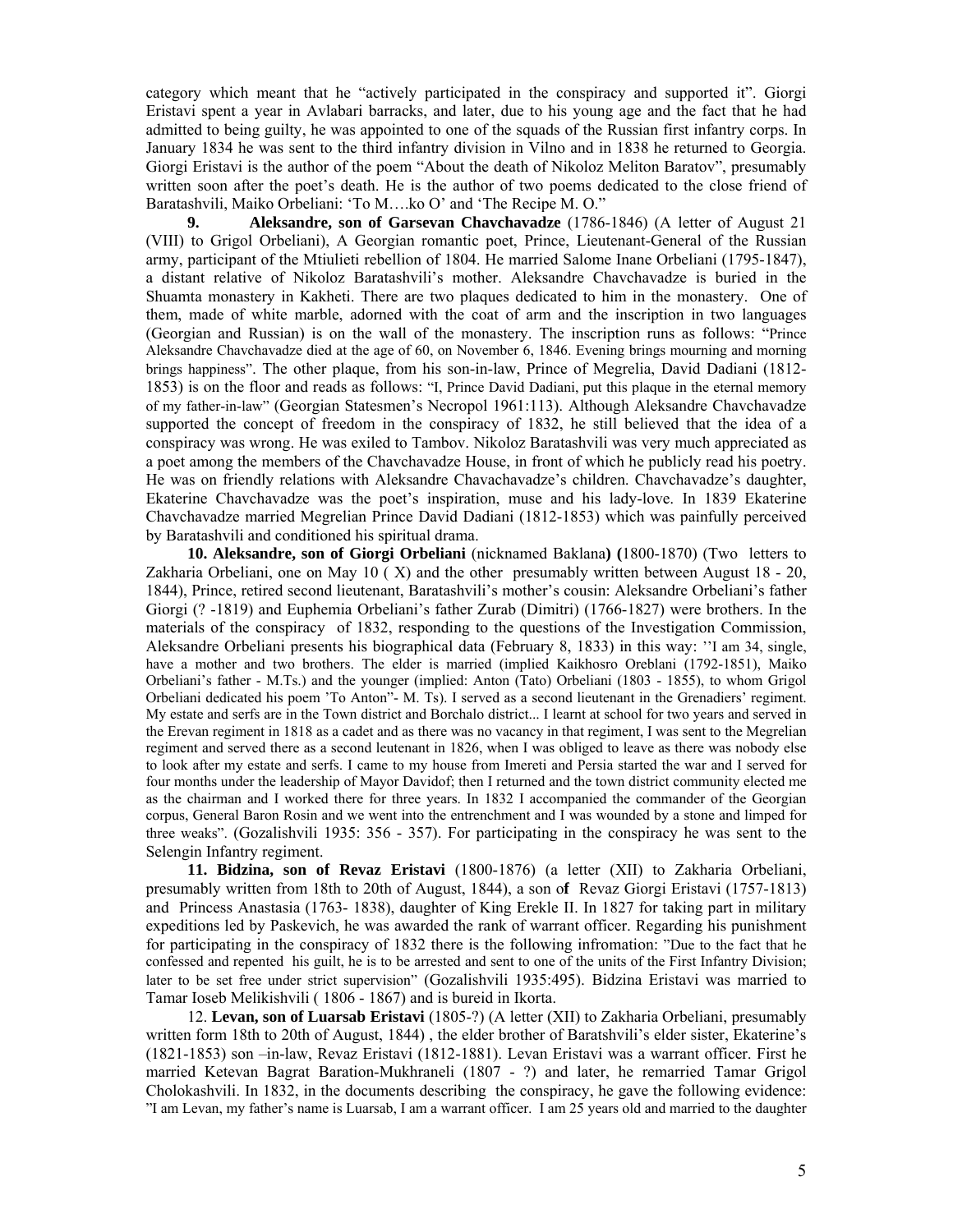of Mukhran Baton Bagrat. I have got three minor sons, mother and two minor brothers, I own serfs and an estate in Gori District and in Dusheti District I have only 180 households left as 160 households were confiscated . The annual income which I needed to live on and did not have in cash, I would take from my serfs and estate. I was raised with my parents. Durng the first Turkish war I served under Major General Davidoff for four months. Later I accompanied Baron Paskevich in the Turkish war, I was awarded the rank of warrant officer for Kars and for bravery in Akhaltsikhe I was awarded St. Anna's fourth degree [order]. Later I was in the expedition with General Reinkaf and served but did not get wounded. I did not go either to Petesburgh or Moscow. I go to church as a true Christian and get saint communion annually". (Gozalishvili 1835: 350). "Unemployed Levan Eristavi to be arrested and sent to prison in Tbilisi for six months and then to remain in Georgia under the surveillance of the Police''- can be read in the address of the Military Minister to Rosen. (Gozalishvili 1935: 495 - 496).

**13. Mamuka (Makar), son of Tamaz (Tomas) Orbeliani** (1800-1871) (A letter (XII) to Zakharia Orbeliani, presumably written from 18th to 20th of August, 1844), Prince, Major General, participant of the conspiracy of 1832, and the following wars: the Caucasian, Russian-Persia (1826- 1828), Russian-Turkey (1828- 1829) and the Crimean war (1853-1856). As well as this, he was a distinguished horseman and a well-known couragous, manly man. Orbeliani learnt at Tbilisi School of the Nobles. He started work in 1816 in the 13 Leib-Grenadier Yerevan Regiment. In 1829 he took part in the resistance movement against enrolment in the militia, for which he was first arrested but later found innocent of any charge. After participation in the conspiracy of 1832 he was sent to the First Molorossian Kazak regiment as a Major. Involuntarily, Mamuka Orbeliani played a fatal role in Baratashvili's life. On December 21, 1844 he was appoined as a governor of the Elizavetpol governorant (an anceint town Ganji) and invited Baratashvili as his assistant. Nikoloz Baratashvili spent the last months of his life there. Mamuka Orbeliani was married to Ketevan (1808-1897), daughter of Prince Giorgi Ersitavi (The Senator) (1760-1863) and Princess Gaiane (1780-1820). His daughter Aleksandra (1835-1914) was married to Levan Melikishvili (1818-1892), who was N. Baratashvili's classmate in the Gymnasia and his best friend. Mamuka Orbeliani is buried in the cathedral of Sioni, Tbilisi. He is often referred to as Baratshvili's relative in the literature dedicated to the poet which is not true. I want to emphasise that although he shared a surname with the poet's mother and was a representative of the noble family of the Orbelianis, he belonged to a remote branch of the family and thus can not be considered to be related to Baratashvili.

**14. Melania, daughter of Shanshe Eristavi** (1808-1836) (A letter (XII) to Zakharia Orbeliani, presumably written form 18th to 20th of August, 1844), sister of Elizbar Eristavi (1810-1871). She was married to the College adviser, Chief of Police of Tbilisi Andrei Jacob Melnikov (?-1836). According to Elisabed Elizbar Eristavi (1864 -1949), Melania was given a house on Egzarkhos square as a dowry. Melania Eristavi and her husband participated in the conspiracy of 1832. Their house, where Elizbar Eristavi lived, became a headquarters for the participants. Melania was involved in this conspiracy from the very start and became a secret friend to the sworn brothers. "It was in this woman's family where the main document of the sworn brothers 'Act Reasonable' a well-known 'order of the first night'' and other significant acts were read. Here gathered all the responsible members of the Headquarters. Presumably, under Melania's influence, her Ukrainian husband also became part of the Georgian conspiracy and assisted the leaders.(Papava 1990: 71-73). Andrey Melnikov was ascribed to the 7th category by the Commission which meant that he knew about the conspiracy but did not openly express his agreement to it. By the decision of the court he was kept under severe surveillance. Dimitri Kipiani mentioned that "Melnikov was considered to be a strict and honest Chief of Police. He is still remembered by old people in Tbilisi, and if he had behaved the way other public workers did, he could have easily become very rich. However, when he left work, he fell in poverty" (D. Kipiani 2003: 250). Melania Eristavi is one of the beautiful ladies referred to by the poet Solomon Razmadze in his poem 'Diana's ball'. (Gogoladze 2002: 98-101). In the materials of the commission Melania's young daughter, who died on November 4, 1832, was also mentioned (Gozalishvili 1970: 387) together with her other children.

**15. Luarsab (Iovel), son of Ioane Orbeliani** (1793-1834) (A letter (XII) to Zakharia Orbeliani, presumably written form 18th to 20th of August, 1844), Mayor ( 1833), brother-in-law ( wife's brother) of poet Aleksandre Chavchavadze (1786-1846), and brother-in-law (husband's brother) of Manana Orbeliani. He learnt in the Noble's School and was married to Ana, daughter of Tamaz (Tomas) Orbeliani (1796-1844), well-known for her beauty. He pleaded guilty to the 3rd category for participation in the conspiracy which meant active participation and support to the rebellion. He was set free from imprisonment and was ordered to stay in Georgia.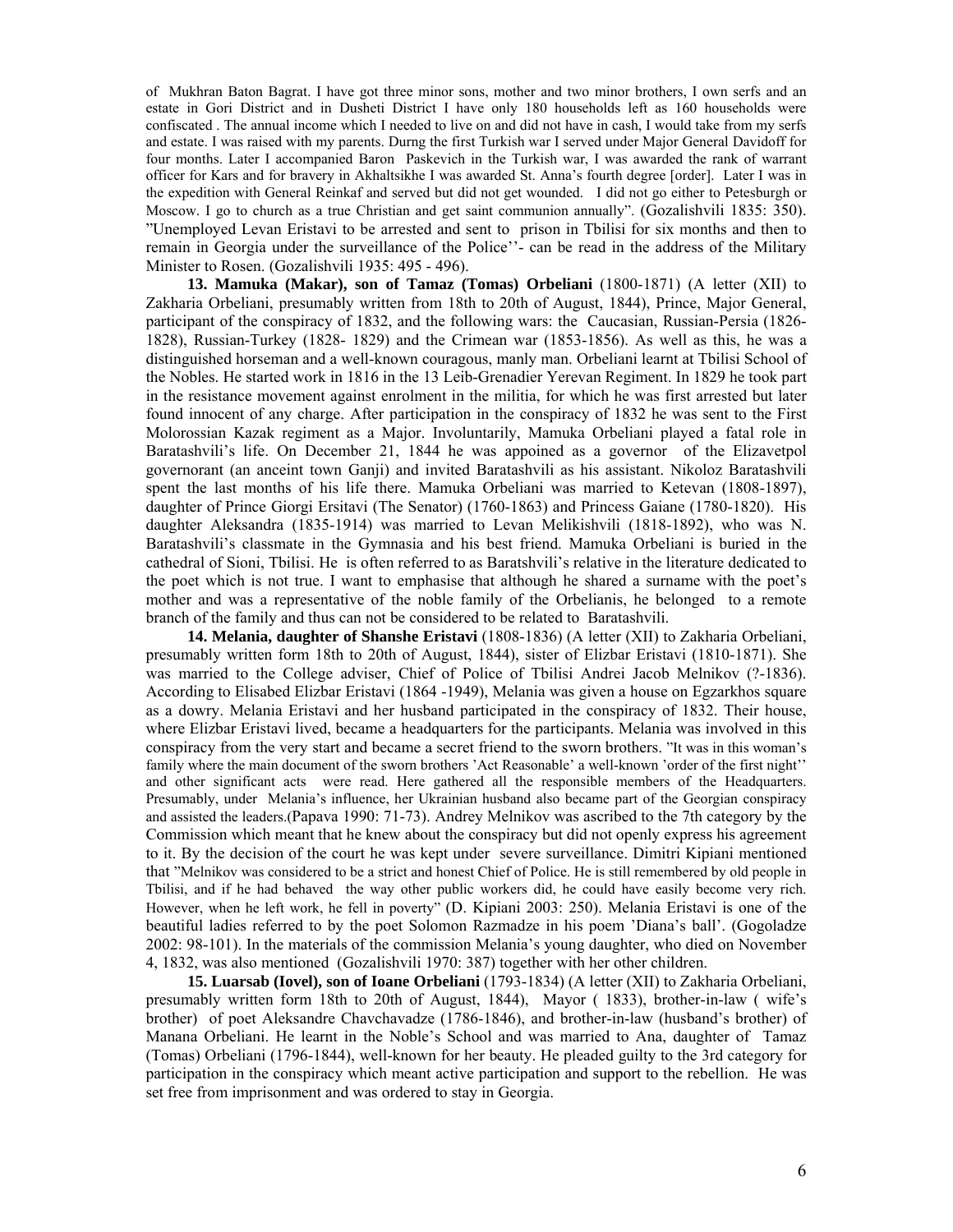Together with the above-mentioned people, from the addressees in Baratashvili's letters and the people who are not mentioned by their names, several people may be singled out whose family members were participants of the conspiracy of 1832. These are, for instance, Mikhail Tumanishvili (pseudonym Kheltubneli, talkative), the addressee of the letter written on August 6, 1838 (III), poet, critic, publicist, translator and historian of the theatre, public figure and best friend and classmate of the poet. His father Birtvel Tumanishvili, a secretary and titled advisor to King Giorgi XII (1746- 1800) was also part of the conspiracy. He was found guilty of the 7th category, one of the people who knew about the conspiracy but did not agree with the idea. Birtvel Tumanishvili was kept under severe surveliiance in Tbilisi (Berdznishvili 1983: 40-41). Sisters-in-law of the poet's older sister, Ekaterine, also deserve to be mentioned here (referred to in a letter (XII) to Zakharia Orbeliani, presumably written form 18th to 20th of August, 1844). These were Anastasia Eristavi, daughter of Luarsab (1809-1886), who married Givi Amilakhvari (1810-1877), son of the participant of the conspiracy Bardzim David Amilakhvari (1781-1861) and Mariam Eristavi daughter of Luarsab (1816- ?), wife of the Prince from Enisi, David Ivane Jorjadze, (1810-1866) who also participated in the conspiracy. It is also worth noting that a letter of August 10, 1845 to Maiko Orbeliani (XV) mentions the husband of "just engaged of just married" Sophio (Khoreshan) Konstantine Orbeliani (27.08.1827-07.01.1884), Zakharia (who is also referred to as Zurab or Zaal in his documents). Dimitri Cholokashvili (1802-1851), son of the ruler of Tianeti-Pshavi-Khevsureti Governance, Dimitri Cholokashvili (1802-1851), killed in 1804 and Princess Ripsime (1780-1847) daughter of King Giorgi XII. Later, in 1846, Zakharia became a colonel. Zakharia is mentioned together with his brother Aleksandre, (1803-1833). (The letter (XII) to Zakharia Orbeliani (presumably written from 18th to 20th of August, 1844) also mentions Salome Tarkhnishvili, wife of Ivane Karl Depner (?- 1844), daughter of the participant of the conspiracy, court adviser, captain Dimitri Zakharia (Zaza) Tarkhnishvili (1774-?). Salome Tarkhnishvili was a godmother of Baratashvili's sister Sophio Baratshvili-Sumbatashvili (1841-1916). In the christening book there is a record which reads: "The godmother was Salome, wife of Dimitri Tarkhanov" (Balakhashvili 1967:87).

Clearly the circle of relatives and friends of Baratashvili cannot be narrowed only to the abovementioned people, it is much wider. The present research aimed to present infromation only about the life and activities of those people,who were mentioned in the epistolary legacy of Baratashvili, which reached us and their relationship to Nikoloz Baratashvili.

## **References:**

- **Epistolary Heritage of Georgian Writers. 2011,** v.I Aleksandre Chavchavadze, Solomon Doashvili, Nikoloz Baratashvili. Tbilisi: publishing house 'Universal', 2011.
- **Balakhashvili, 1968:** Balakhashvili I. Baratshvili group of the conspiracy of 1832. Journal Tsiskari, N9, 1968.
- Nikoloz Baratashvili.....2005: Tbilisi: Publishing House 'Peg", 2005.
- **Berdznishvili 1980**: Berdznishvili M. *Materials for the History of the Georgian Society in the 1st part of the 19th century. V. I Tbilisi: Publishing House "Metsniereba".* 1980
- **Berdznishvili 1983**: Berdznishvili M. *Materials for the History of the Georgian Society in the 1st part of the 19th century. V. II* Tbilisi: Publishing House "Metsniereba". 1983
- **Gogoladze 2002:** Gogoladze T. *'Diana's Ball" as a codified text.* Journal 'The Criterium'. N6 2002
- **Gozalishvili 1935:** *Conspiracy of 1832.* V.1 Tiflis: Publishing house of the State University, Tbilisi, 1935
- **Gozalishvili 1970:** *Conspiracy of 1832.* V.2 Tbilisi: Publishing house 'Merani', Tbilisi, 1970
- **Gozalishvili 1976:** *Conspiracy of 1832.* V.3 Tbilisi: Publishing house 'Soviet Georgia', Tbilisi, 1976
- **Enikolophov 1968**: Enikolophov I. *The Report of Mamuka Orbeliani.* Journal Tsiskari, N9, 1968
- **Ioseliani 1995:** *Ioseliani Pl. Life of King Giorgi Thirteen.* 'Georgian Literature', v. 10 Tbilisi: Publishing House 'Nakaduli", 1995
- **Jeiranashvili 1997**: Jeiranashvili N. "*The member of the Secret Society"* Journal Tsiskari, N7, 1997
- **Jologua 2010:** Jologua T**.** *Conspired women (Manana Orbeliani).* Journal "Qartuli mtserloba". N6, August, Tbilisi 2010
- **Leonidze 1940**: Leonidze *Around Nikoloz Baratshvili. Memoires by Dimitri Kipiani about Nikoloz Baratashvili.* Tbilisi: "Literary Chronicles', N1-2 1940